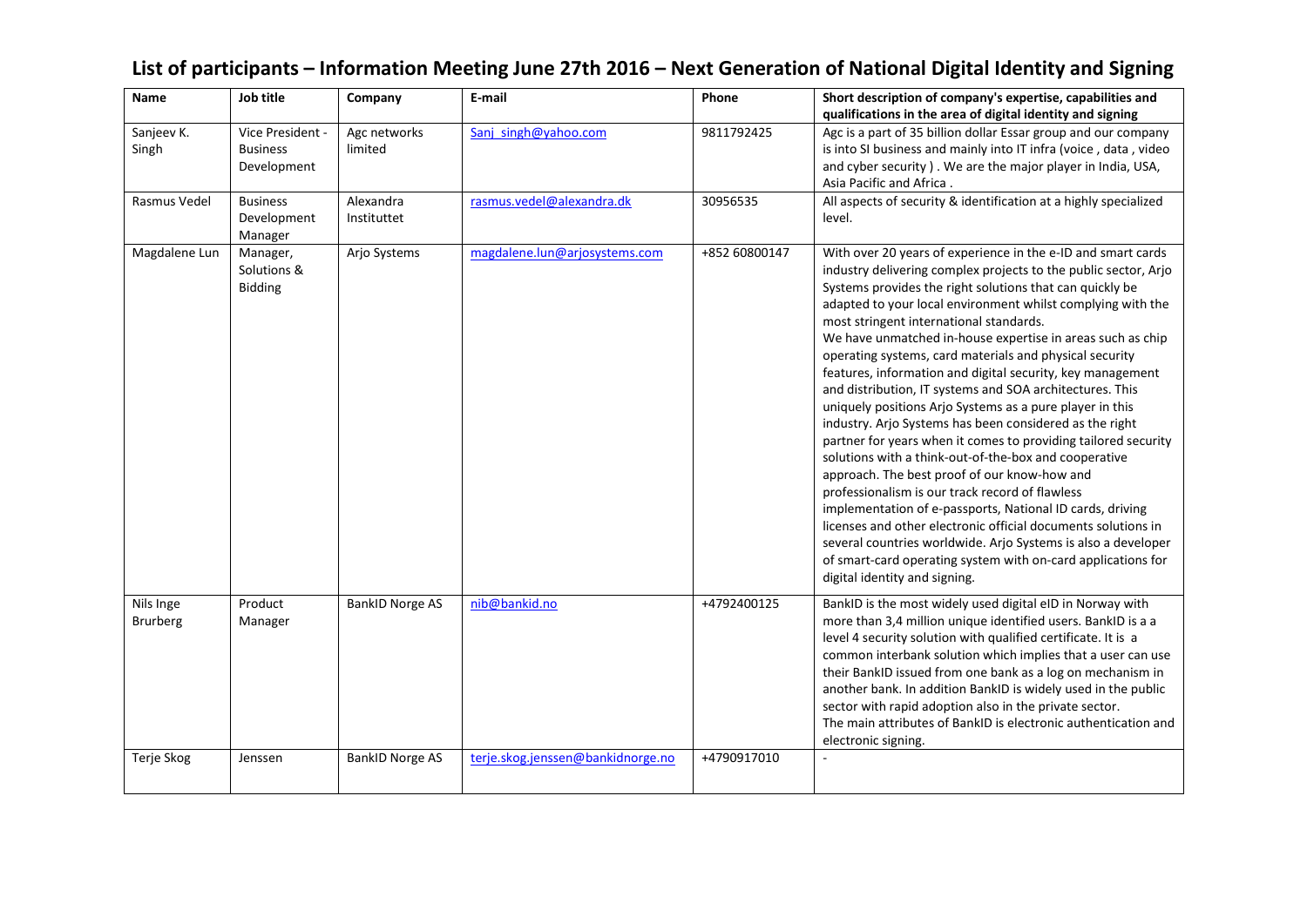| List of participants – Information Meeting June 27th 2016 – Next Generation of National Digital Identity and Signing |  |
|----------------------------------------------------------------------------------------------------------------------|--|
|----------------------------------------------------------------------------------------------------------------------|--|

| Oliver N Oram   | CEO             | Chainvine        | oliver@chainvine.com            | 0046734222313 | Digital Identity/Entity/Asset/Encryption Management          |
|-----------------|-----------------|------------------|---------------------------------|---------------|--------------------------------------------------------------|
|                 |                 |                  |                                 |               | currently engaged in projects in finance. Supply chain &     |
|                 |                 |                  |                                 |               | Entertainment industry (protecting and tracking IP)          |
| Oliver Hall     | Head of ICT     | Copenhagen       | ohall@copcap.com                | 21847444      | Copenhagen Capacity is the regional development agency to    |
|                 | Investments     | Capacity         |                                 |               | attract foreign companies, capital and talent to Denmark. We |
|                 |                 |                  |                                 |               | have worked to introduce international eldentity and         |
|                 |                 |                  |                                 |               | eSignature specialists to the Digitaliseringsstyrelsen.      |
| Jan Kjærsgaard  | Senior          | Cryptomathic A/S | jkj@cryptomathic.com            | +45 50907665  | Cryptomathic Signer offers central signing solution in a     |
|                 | Cryptograpgy    |                  |                                 |               | federated model where strong user authentication can be      |
|                 | Manager         |                  |                                 |               | carried out by identity providers. The solution is deployed  |
|                 |                 |                  |                                 |               | across Europe at governments and banks alike for clients     |
|                 |                 |                  |                                 |               | interacting from mobile and web based environments.          |
|                 |                 |                  |                                 |               | Signer uses standard interfaces to leverage on existing      |
|                 |                 |                  |                                 |               | authentication schemes and interfaces to Certificate         |
|                 |                 |                  |                                 |               | Authorities. Cryptomathic has partaken in writing the        |
|                 |                 |                  |                                 |               | European standards and the solution is undergoing eIDAS      |
|                 |                 |                  |                                 |               | compliant certification to provide advanced and qualified    |
|                 |                 |                  |                                 |               | electronic signatures.                                       |
| Morten          | <b>EVP EMEA</b> | Cryptomathic A/S | Morten.Landrock@Cryptomathic.co | +45 8676 2288 |                                                              |
| Landrock        |                 |                  | $\underline{m}$                 |               |                                                              |
| Torben Pryds    | <b>CTO</b>      | Cryptomathic A/S | tpp@cryptomathic.com            | +45 86762288  |                                                              |
| Pedersen        |                 |                  |                                 |               |                                                              |
|                 |                 |                  |                                 |               |                                                              |
| Søren Kiilerich | Senior          | Danske Bank      | soren@danskebank.dk             |               |                                                              |
|                 | Infrastructure  |                  |                                 |               |                                                              |
|                 | Manager         |                  |                                 |               |                                                              |
|                 |                 |                  |                                 |               |                                                              |
|                 |                 |                  |                                 |               |                                                              |
|                 |                 |                  |                                 |               |                                                              |
|                 |                 |                  |                                 |               |                                                              |
|                 |                 |                  |                                 |               |                                                              |
|                 |                 |                  |                                 |               |                                                              |
|                 |                 |                  |                                 |               |                                                              |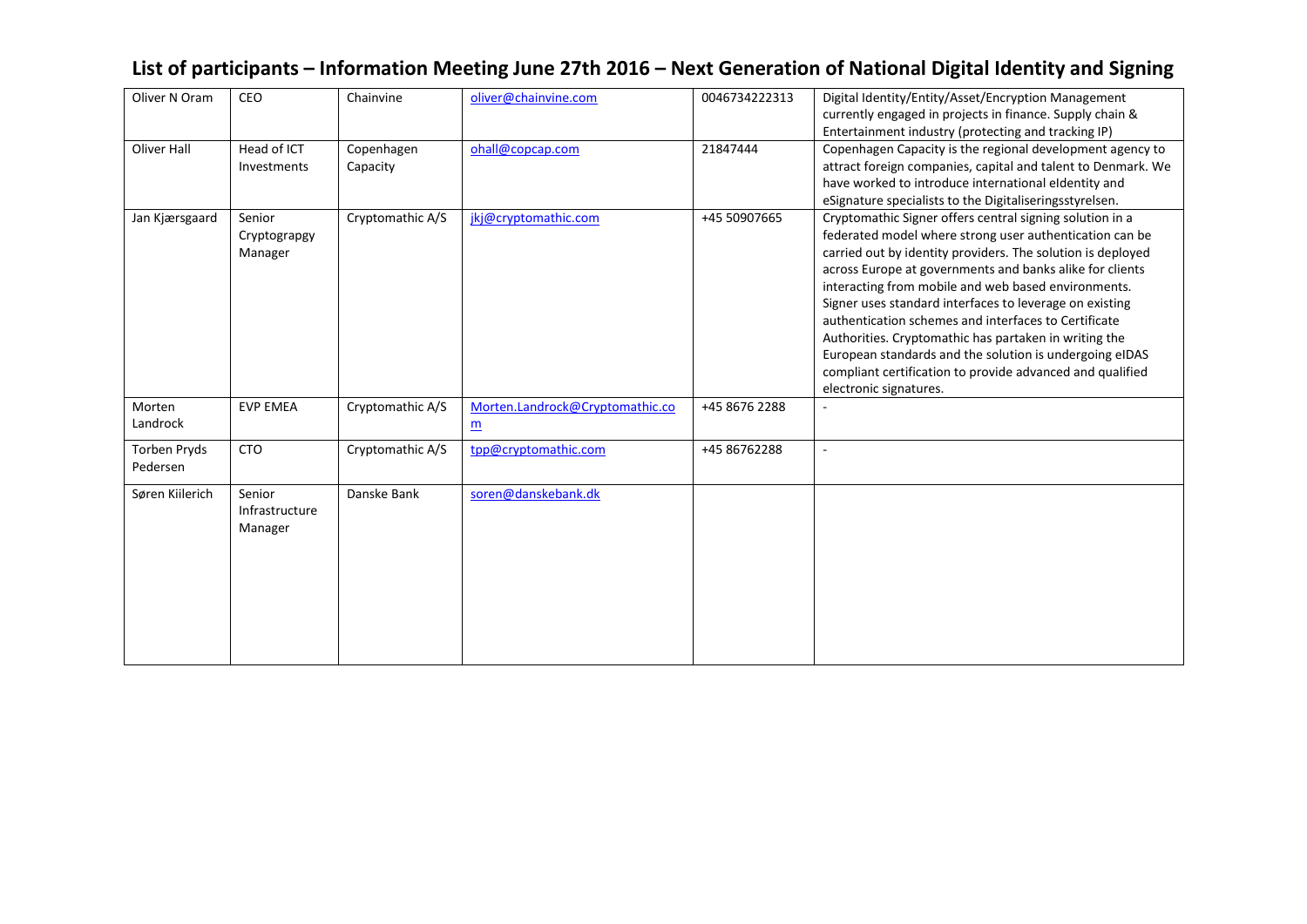| Nikolas<br>Triantafyllidis | Senior<br>Enterprise<br>Architect                             | e-nettet A/S                  | nit@e-nettet.dk              | +45 25 23 06 16        | At e-nettet, our aim is to create a simpler world through<br>digitisation. It's not just about digitising information, it's also<br>about energising processes. The result is higher security,<br>fewer manual tasks and faster processing time.<br>Since the company was established in 1998, e-nettet has<br>strived to develop and maintain a modern infrastructure with<br>an extensive offering of information and services for the<br>financial sector and the stakeholders in the real estate<br>market. Thus, e-nettet has become the financial sector's<br>integration point when it comes to communication with the<br>public sector and a common competence centre within the                                                                                                                                                                                                                                                                                    |
|----------------------------|---------------------------------------------------------------|-------------------------------|------------------------------|------------------------|-----------------------------------------------------------------------------------------------------------------------------------------------------------------------------------------------------------------------------------------------------------------------------------------------------------------------------------------------------------------------------------------------------------------------------------------------------------------------------------------------------------------------------------------------------------------------------------------------------------------------------------------------------------------------------------------------------------------------------------------------------------------------------------------------------------------------------------------------------------------------------------------------------------------------------------------------------------------------------|
| Lucie<br>Neoralova         | <b>Trade Advisor</b>                                          | <b>Estonian Embassy</b>       | lucie.neoralova@eas.ee       | 60643304               | field of real estate data.<br>Representing Estonian competencies and companies within<br>the area.                                                                                                                                                                                                                                                                                                                                                                                                                                                                                                                                                                                                                                                                                                                                                                                                                                                                          |
| Jacques<br>Trouman         | Commercial<br>Assistant                                       | Flanders Invest &<br>Trade    | copenhagen@flanderstrade.com | 33130488               | Flanders Invest & Trade is the trade department for Flanders<br>in Belgium under the Belgian Embassy.                                                                                                                                                                                                                                                                                                                                                                                                                                                                                                                                                                                                                                                                                                                                                                                                                                                                       |
| <b>Franck Amard</b>        | <b>VP Core</b><br>Solution Sales,<br>Europe, Govt<br>Programs | Gemalto                       | franck.amard@gemalto.com     | +3312965597            | Gemalto is the global leader in digital security, with 2015<br>annual revenues of €3.1 billion and customers in over 180<br>countries.<br>We bring trust to an increasingly connected world.<br>Our technologies and services enable all businesses - banks,<br>insurance, Telecom and governments to authenticate<br>identities and protect data so they stay safe and enable<br>services in personal devices, connected objects, the cloud and<br>in between.<br>Gemalto's solutions are at the heart of modern life, from<br>payment to enterprise security and the internet of things. We<br>authenticate people, transactions and objects, encrypt data<br>and create value for software - enabling our clients to deliver<br>secure digital services for billions of individuals and things.<br>Our 14,000+ employees operate out of 118 offices, 45<br>personalization and data centers, and 27 research and<br>software development centers located in 49 countries |
| Matti<br>Kovalainen        | Vice President,<br><b>Field Marketing</b>                     | Gemalto                       | matti.kovalainen@gemalto.com | +358 40 55 65<br>470   |                                                                                                                                                                                                                                                                                                                                                                                                                                                                                                                                                                                                                                                                                                                                                                                                                                                                                                                                                                             |
| Peter<br>Nordstrand        | Director,<br>Government<br>Programs                           | <b>Gemalto Danmark</b><br>A/S | peter.nordstrand@gemalto.com | 44827402 /<br>21269369 | $\mathbf{r}$                                                                                                                                                                                                                                                                                                                                                                                                                                                                                                                                                                                                                                                                                                                                                                                                                                                                                                                                                                |
| Allan Bager                | <b>Business</b><br>development<br>Manager                     | <b>IBM</b>                    | allan.s.bager@dk.ibm.com     | 21270827               | IBM DK has IBM's ww crypto team lokated in DK and IBM has<br>through many years been working for and with Nem-id.<br>IBM has deep expertise in the area of digital identity and<br>signing                                                                                                                                                                                                                                                                                                                                                                                                                                                                                                                                                                                                                                                                                                                                                                                  |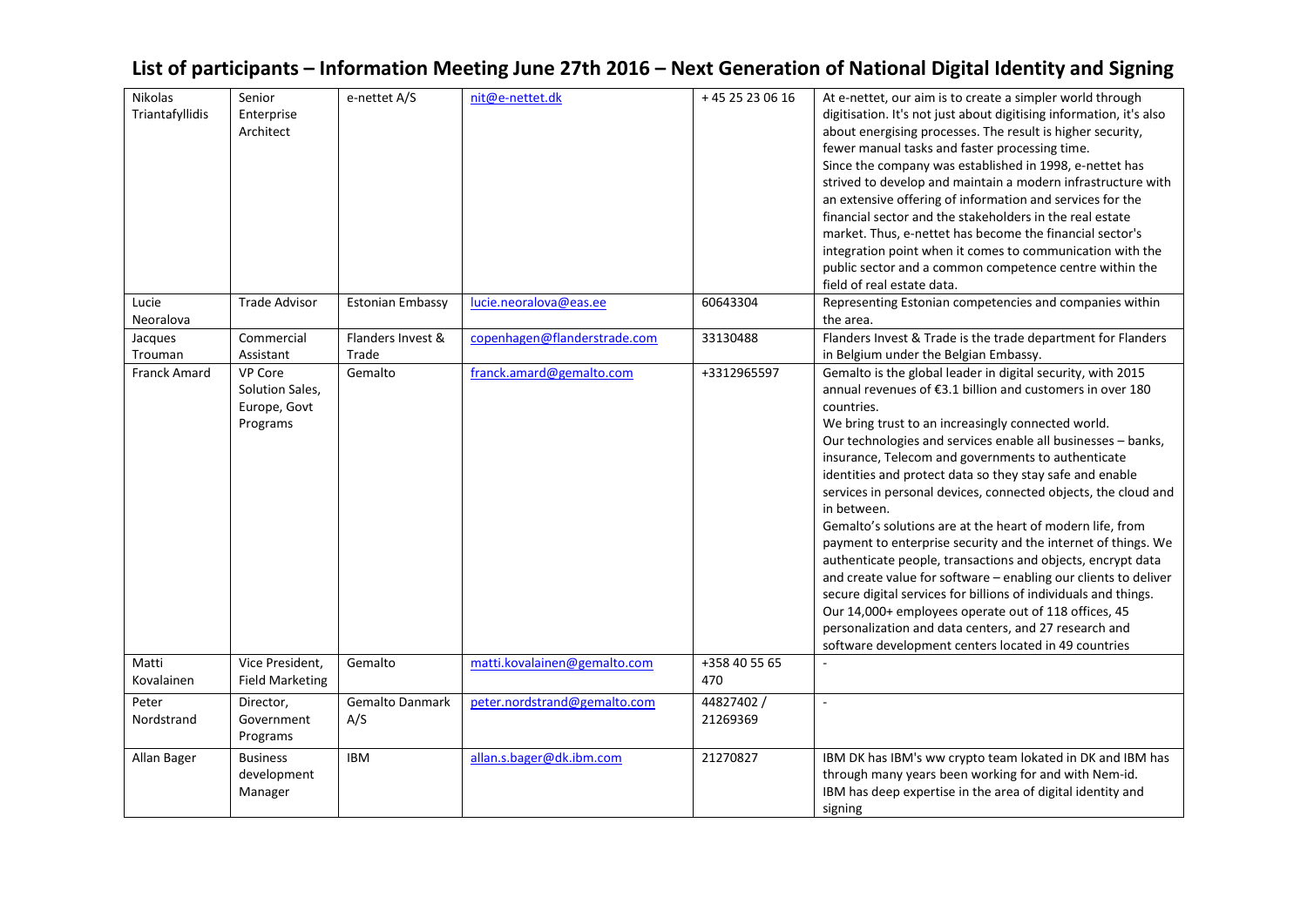| List of participants – Information Meeting June 27th 2016 – Next Generation of National Digital Identity and Signing |  |  |
|----------------------------------------------------------------------------------------------------------------------|--|--|
|                                                                                                                      |  |  |

| Leo Moesgaard             | Manager of<br>IBM crypto<br>center                                  | <b>IBM</b>           | lemo@dk.ibm.com      | 28804584        |                                                                                                                                                                                                                                                                                                                                                                                                                                                                                                                                                                                                                                                                                                                                                                                                                                                                                                                                       |
|---------------------------|---------------------------------------------------------------------|----------------------|----------------------|-----------------|---------------------------------------------------------------------------------------------------------------------------------------------------------------------------------------------------------------------------------------------------------------------------------------------------------------------------------------------------------------------------------------------------------------------------------------------------------------------------------------------------------------------------------------------------------------------------------------------------------------------------------------------------------------------------------------------------------------------------------------------------------------------------------------------------------------------------------------------------------------------------------------------------------------------------------------|
| Niels Pagh-<br>Rasmussen  | executive<br>architect                                              | <b>IBM</b>           | pagh@dk.ibm.com      | 41201895        |                                                                                                                                                                                                                                                                                                                                                                                                                                                                                                                                                                                                                                                                                                                                                                                                                                                                                                                                       |
| Susanne Møller            | <b>Client Executive</b>                                             | <b>IBM Danmark</b>   | smol@dk.ibm.com      | 28808113        | IBM's world wide crypt center is placed in Denmark, and the<br>center plus other resources from IBM have been involved in<br>the current NEMID in Denmark due to their deep expertise in<br>digital identity and digital signing.                                                                                                                                                                                                                                                                                                                                                                                                                                                                                                                                                                                                                                                                                                     |
| Jaime Ferrándiz           | International<br><b>Business</b><br>Development -<br><b>Nordics</b> | Indra                | jferrandiz@indra.es  | +34680534347    | Indra is a world leader in the development of comprehensive<br>technological solutions in fields such as Defense & Security,<br>Transport & Traffic, Energy & Industry, Telecommunications<br>& Media, Financial Services and Public Administrations &<br>Healthcare. Through its Minsait unit, it provides a response to<br>the challenges of digital transformation.<br>Indra is one of the main global consulting and technology<br>companies. It has more than 37.000 employees working in<br>over 130 countries, and with 3 billion € annual revenues.                                                                                                                                                                                                                                                                                                                                                                           |
| Jorge García<br>Carnicero | Manager Cyber<br>Security                                           | Indra                | jgcarnicero@indra.es | +34628129796    |                                                                                                                                                                                                                                                                                                                                                                                                                                                                                                                                                                                                                                                                                                                                                                                                                                                                                                                                       |
| <b>Isabel Gonzalez</b>    | Senior Manager<br>Cybersecurity                                     | <b>Indra Minsait</b> | ighervas@minsait.com | +34 628 637 120 | Minsait is the Indra business unit that tackles the challenges<br>posed by digital transformation to companies and<br>institutions.<br>Minsait business established it as one of Spain's leading<br>companies in the digital transformation market in 2015. The<br>company has grouped its entire digital business technology<br>and consulting solutions under Minsait. The leading position<br>held by Minsait has been forged by a unique specialization-<br>based model, an end-to-end multidisciplinary approach; a<br>flexible and agile collaboration model for implementation; an<br>extensive portfolio of business solutions focused on the FEEP<br>concept: Foresee, Engage, Empower and Protect; a<br>proprietary and unique model for sales, delivery and support<br>aimed at impact generation; and a flexible organization based<br>on multidisciplinary teams, made up of specialists with very<br>specific profiles. |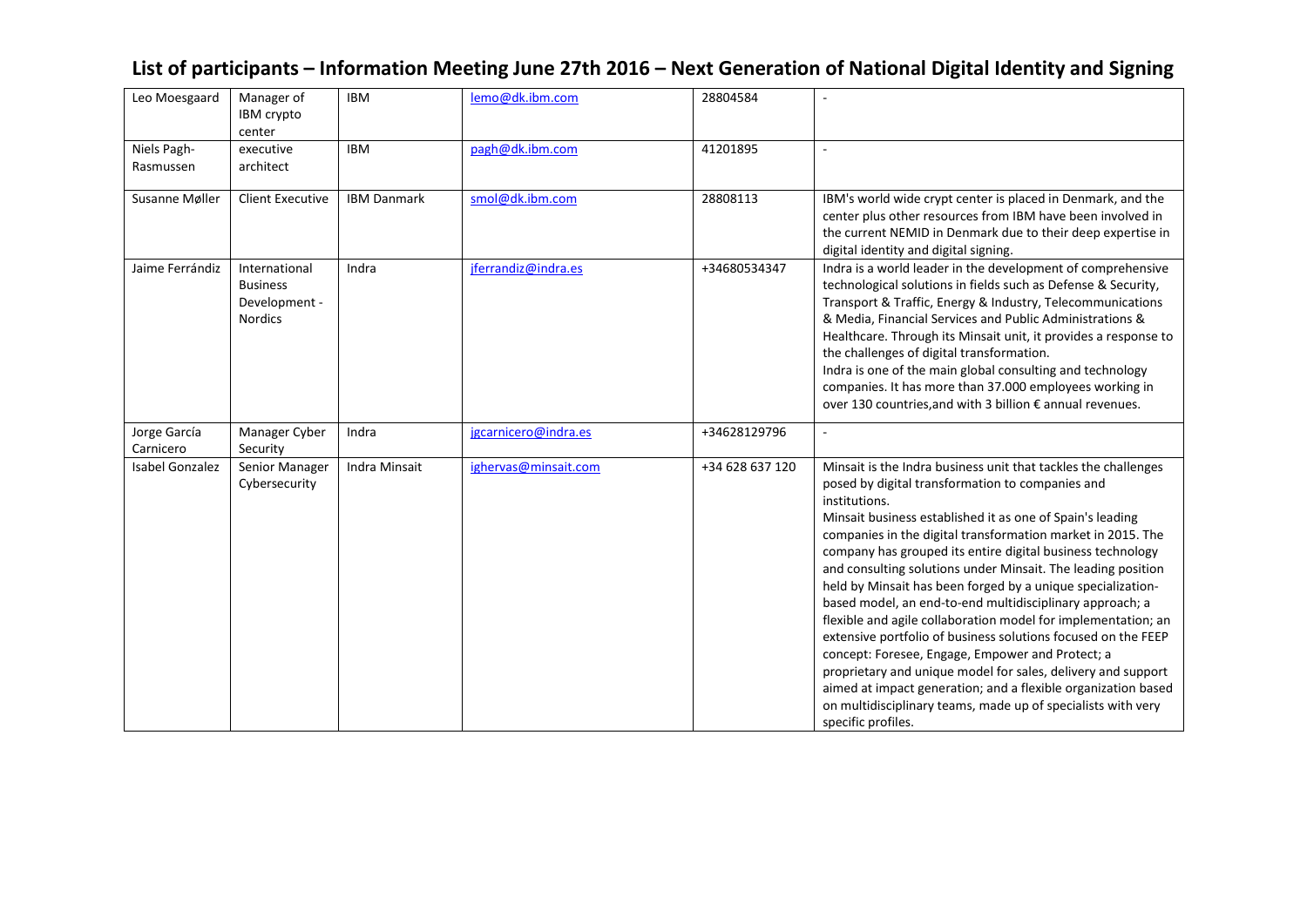### Dinesh Head of Banking, Financial Services, & Insurance – Nordics ITC Infotech , Denmark [dineshkumar.srinivasulu@itcinfotech](mailto:dineshkumar.srinivasulu@itcinfotech.com) [.com](mailto:dineshkumar.srinivasulu@itcinfotech.com) 004524221164 ITC Infotech is a specialized global full service provider of technology-based solutions, led by business & technology consulting. ITC Infotech is backed by the balance sheet of \$8 billion revenue, \$45 billion market-cap ITC group. Europe is our largest business geography and Banking, Financial Services, Insurance, and Healthcare is the largest Industry vertical that we service. Our ability to consistently deliver end-to-end ICT solutions and services to all our customers spanning across multiple geographic locations through Domain, Digital, Data and Differentiated Delivery models has been a key to engage with them in a sustainable and enduring strategic partnership. We work in the digital transformation space that includes the development of custom-built digital solutions and infrastructure architecture revamp to support the implementation of digital solutions. Edgars | IS Security Manager JSC Latvia State Radio and Television Center [edgars.sacs@lvrtc.lv](mailto:edgars.sacs@lvrtc.lv) | 0037127891617 | Trusted digital signature provider goverment company in Latvia. Morten Rye Møller Senior Key Account Manager KMD A/S [mnm@kmd.dk](mailto:mnm@kmd.dk) 21240284 KMD has more than 40 years of experience in creating secure IT solutions. We continuously work on all aspects of cyber security and has substantial knowledge of NemID. Our dedicated team of eID-professionals offers solutions for identity and authentication, secure signing and long-term storage, and KMD is today a leading supplier of federation services and single sign on solutions. Martin Mølgård Poulsen, Business Line Director  $KMD A/S$  mpl $@kmd.dk$ Ebbe Skak Larsen Security Lead KMD A/S [esa@kmd.dk](mailto:esa@kmd.dk) Bjarke Alling | Adm. Direktør | Liga ApS | [ba@liga.com](mailto:ba@liga.com) | 40139105 | Udvikler og sælger produkter SmartSignatur. SmartSignatur hjælper medarbejdere med at kunne legitimere sig selv digitalt. SmartSignatur udsteder og vedligeholder automatisk de digitale medarbejdersignaturer.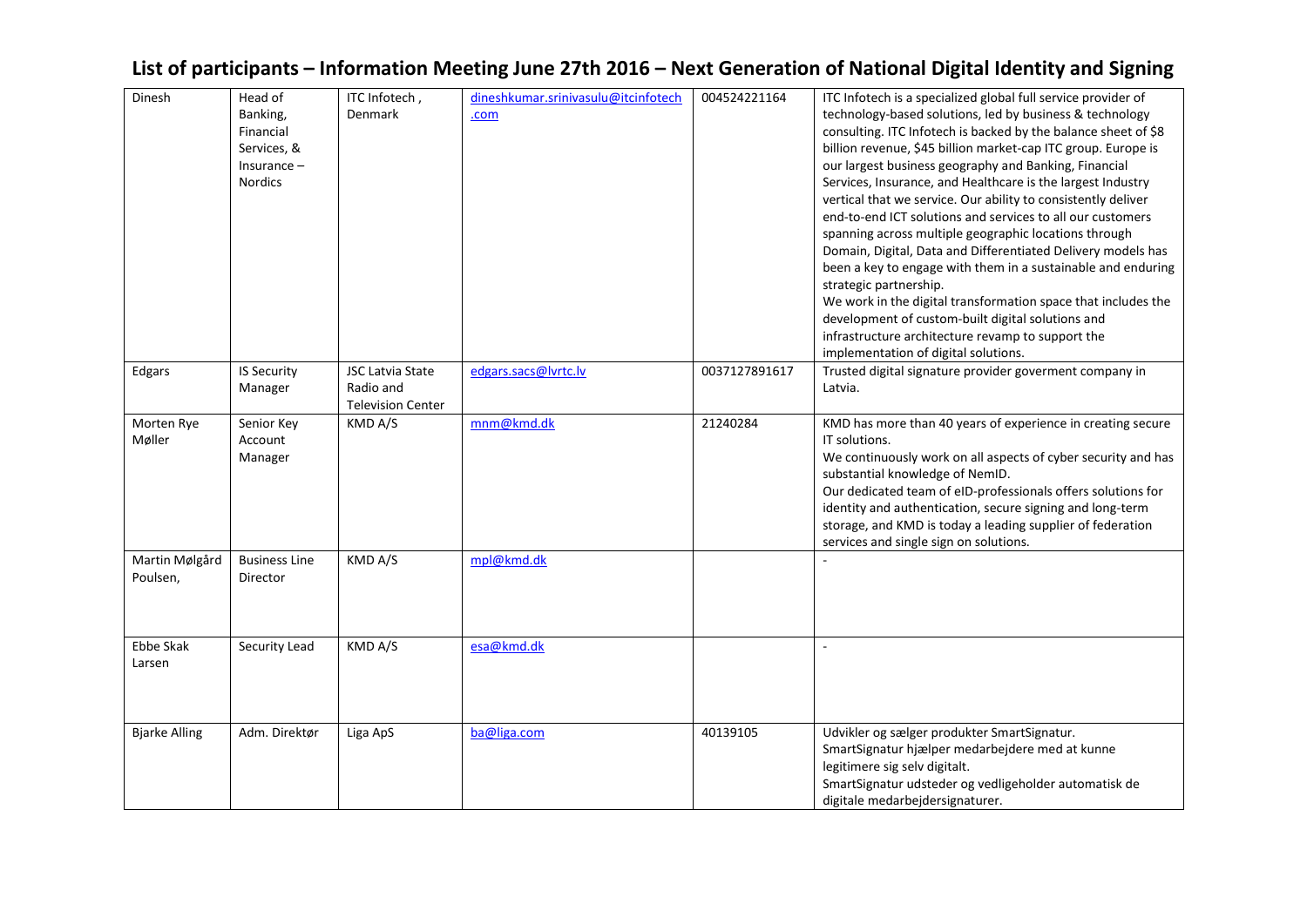| John                | Head of NemID           | <b>Nets</b>                        | jochr@nets.eu                    | +45 29482062 | Nets has developed the present NemID solution, where the                                                                        |
|---------------------|-------------------------|------------------------------------|----------------------------------|--------------|---------------------------------------------------------------------------------------------------------------------------------|
| Christensen         | <b>Business</b>         |                                    |                                  |              | main functionalities are: Public Key Infrastructure, lifecycle                                                                  |
|                     | Development             |                                    |                                  |              | management of identities, authentication and signing, end-                                                                      |
|                     |                         |                                    |                                  |              | user clients, self-service portals and the necessary integration                                                                |
|                     |                         |                                    |                                  |              | between the different components. Nets has the                                                                                  |
|                     |                         |                                    |                                  |              | responsibility for maintaining all parts of the NemID solution<br>within private and business and is also responsible for daily |
|                     |                         |                                    |                                  |              | operation including 1st and 2nd line end-user support. All CA                                                                   |
|                     |                         |                                    |                                  |              | activities are compliant with the Certificate Policies issued by                                                                |
|                     |                         |                                    |                                  |              | the Danish Agency for Digitisation and Nets is authorised by                                                                    |
|                     |                         |                                    |                                  |              | the Danish Agency for Digitisation to run the OCES                                                                              |
|                     |                         |                                    |                                  |              | infrastructure.                                                                                                                 |
|                     |                         |                                    |                                  |              | Nets has also developed the E-ID solution in Norway named                                                                       |
|                     |                         |                                    |                                  |              | BankID and is also responsible for the daily operation of                                                                       |
|                     |                         |                                    |                                  |              | BankID.                                                                                                                         |
| <b>Niels</b>        | Senior Vice             | <b>Nets</b>                        | ngotf@nets.eu                    | +45 29482180 |                                                                                                                                 |
| Gotfredsen          | President               |                                    |                                  |              |                                                                                                                                 |
| Peter Fjelbye       | <b>Business</b>         | <b>Nets</b>                        | pfjel@nets.eu                    | +45 29482054 |                                                                                                                                 |
|                     | Architect               |                                    |                                  |              |                                                                                                                                 |
| Mikael<br>Warborg   | Principal<br>Architect  | NNIT A/S                           | mwl@nnit.com                     | +4530791804  | NNIT has delivered and is operating the NemLog-in 2 solution<br>and is in general very angaged and committed to the Danish      |
| Larsen              |                         |                                    |                                  |              | digitalization strategy.                                                                                                        |
| Thomas Lund         | Manager                 | NNIT A/S                           | tmln@nnit.com                    | 30756951     |                                                                                                                                 |
| Erichsen            |                         |                                    |                                  |              |                                                                                                                                 |
| <b>Martin Frost</b> | Chief Lead              | Nordea Bank                        | martin.frost.sorensen@nordea.com | +4561550553  | I will not be represented as a vendor. On behalf of Nordea                                                                      |
| Sørensen            | NemID, Nordea           | Denmark                            |                                  |              | Bank Denmark, my participation is to listen to potential                                                                        |
|                     |                         |                                    |                                  |              | vendors to the Next Agreement of NemID.                                                                                         |
| Lars Lunding        | Chief                   | Nykredit                           | llan@nykredit.dk                 | +4544559921  |                                                                                                                                 |
| Andresen            | Application             |                                    |                                  |              |                                                                                                                                 |
| Jan Flora           | Architect<br><b>CTO</b> | Penneo                             | jf@penneo.com                    | 7199 5558    | Penneo is a digital signature platform (SaaS) provider. In                                                                      |
|                     |                         |                                    |                                  |              | popular terms we help our customers getting their                                                                               |
|                     |                         |                                    |                                  |              | documents signed. Signing in Penneo is based on NemID and                                                                       |
|                     |                         |                                    |                                  |              | other European EID solutions as signature providers.                                                                            |
| Janek               | <b>CEO</b>              | Penneo                             | jb@penneo.com                    | +45 30308007 |                                                                                                                                 |
| Borgmann            |                         |                                    |                                  |              |                                                                                                                                 |
| <b>Wim Mintiens</b> | COO                     | QuoVadis                           | w.mintiens@quovadisglobal.com    | +3247365715  | QuoVadis Trustlink (www.quovadisglobal.com) is leader is                                                                        |
|                     |                         | Trustlink                          |                                  |              | managed PKI and Trust Service Provider.                                                                                         |
|                     |                         |                                    |                                  |              | With EU & global accreditations.                                                                                                |
| Diane Friberg       | <b>Regional Sales</b>   | Safran Group                       | diane.friberg@safrangroup.com    | 004791664878 | Safran Identity and Security is the world leader in multi-                                                                      |
|                     | Manager                 | Identity & Security<br>(ex-Morpho) |                                  |              | biometric identification technologies and a major player in<br>smart cards and road safety devices. We offer identity           |
|                     |                         |                                    |                                  |              |                                                                                                                                 |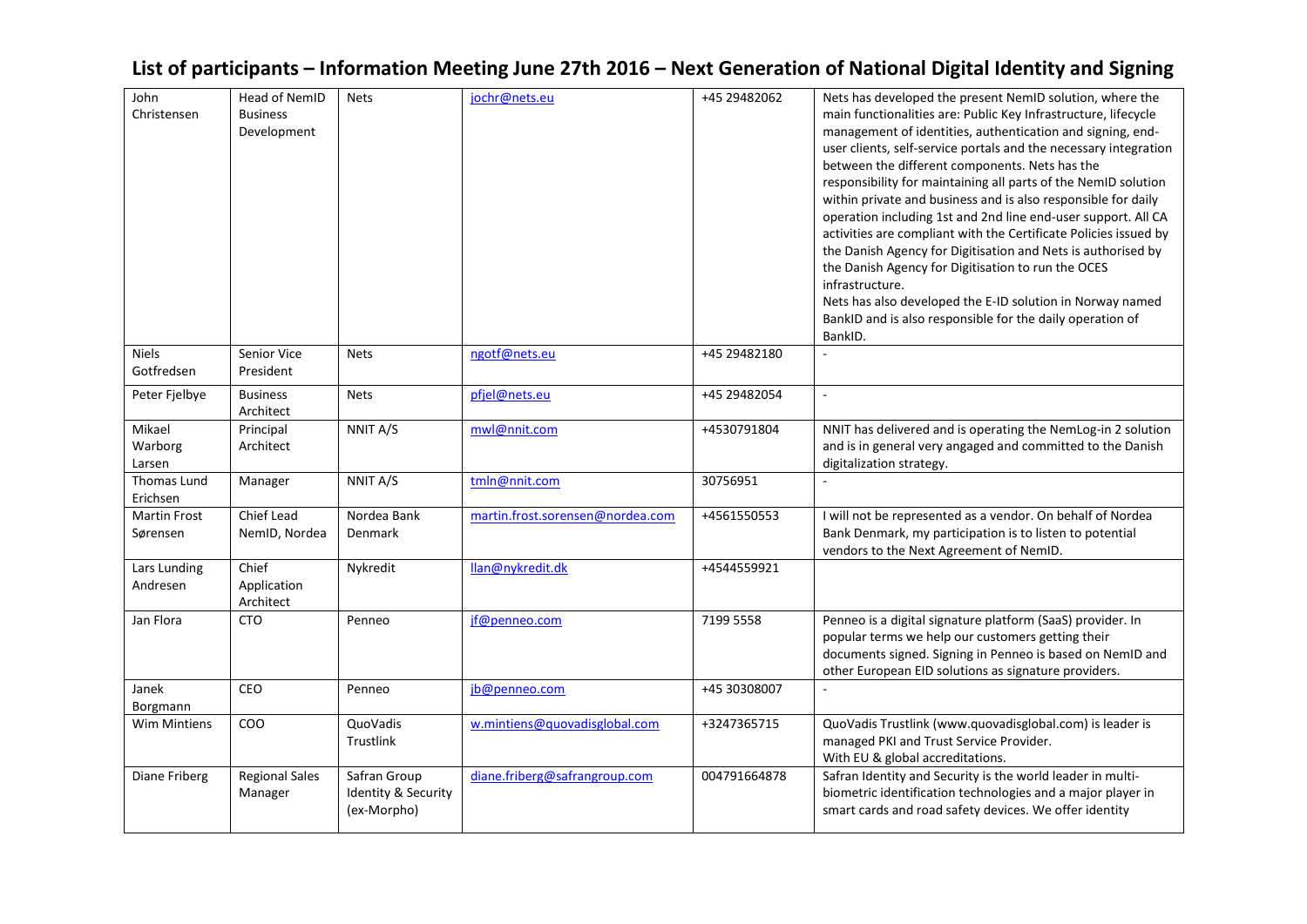|                           |                                              |                                 |                                   |                 | management, identification, along with the management of<br>digital identity and smart transactions.                                                                                                                                                                                                                                                                                                                                                                                                                                                                                                                                                                                                            |
|---------------------------|----------------------------------------------|---------------------------------|-----------------------------------|-----------------|-----------------------------------------------------------------------------------------------------------------------------------------------------------------------------------------------------------------------------------------------------------------------------------------------------------------------------------------------------------------------------------------------------------------------------------------------------------------------------------------------------------------------------------------------------------------------------------------------------------------------------------------------------------------------------------------------------------------|
| Anders Lisby<br>Madsen    | Salgschef                                    | Schultz                         | ama@schultz.dk                    | 41954723        | Recognized IT supplier with strong knowledge of public IT<br>infrastructure and security.                                                                                                                                                                                                                                                                                                                                                                                                                                                                                                                                                                                                                       |
| Uffe Seerup               | Software<br>Architect                        | Schultz                         | use@schultz.dk                    | +45 41 95 47 31 |                                                                                                                                                                                                                                                                                                                                                                                                                                                                                                                                                                                                                                                                                                                 |
| Søren E<br>Petersen       | Consultancy                                  | Secunet                         | sep@nano-it-systems.dk            | 004540433510    | secunet(eID PKI Suite With its eID PKI Suite secunet provides<br>software-modules that, as a whole, make up a high<br>performance complete system for the Public Key<br>Infrastructure of electronic ID documents and, at the same<br>time, can be individually integrated into an existing system-<br>architecture.<br>More information on www.secunet.com/en/eID                                                                                                                                                                                                                                                                                                                                              |
| Walter von<br>Weber       | Senior Key<br>Account<br>Executive           | secunet Security<br>Networks AG | walter.vonweber@secunet.com       | 00491703326554  |                                                                                                                                                                                                                                                                                                                                                                                                                                                                                                                                                                                                                                                                                                                 |
| Bjarne Schjølin           | <b>Business</b><br>Development<br>Consultant | <b>Shipley Denmark</b><br>ApS   | bjarne.schjolin@shipleynordic.com | 29716028        | Shipley Denmark is a consulting company with over 450<br>consultants worldwide (12 in Denmark), with competences<br>and qualifications to assist companies to develop a winning<br>proposal within a variety of industries, including the supply of<br>IT disciplines on digital identity and signing.                                                                                                                                                                                                                                                                                                                                                                                                          |
| Lars Møller<br>Kristensen | International<br><b>Sales</b>                | Signicat                        | Lars.kristensen@signicat.com      | +45 25132323    | Signicat is leading supplier of Digital Identity SaaS based<br>solutions for identification and digital signature. With offices<br>in Denmark, Norway, Finland, Sweden and Netherlands and<br>more than 170 customers from regulated markets<br>we deliver crossborder eID services enablng our customers to<br>digitize business processes and deliver ease of use selfservice<br>applications. We have many years of experience within eID<br>and security domain including 9 years of operations<br>excellence of our SaaS eID services as either private or public<br>cloud. We support more than 7 national eID schemes and are<br>fully comitted to comply with EU regulations such as GDPR<br>and eIDAS. |